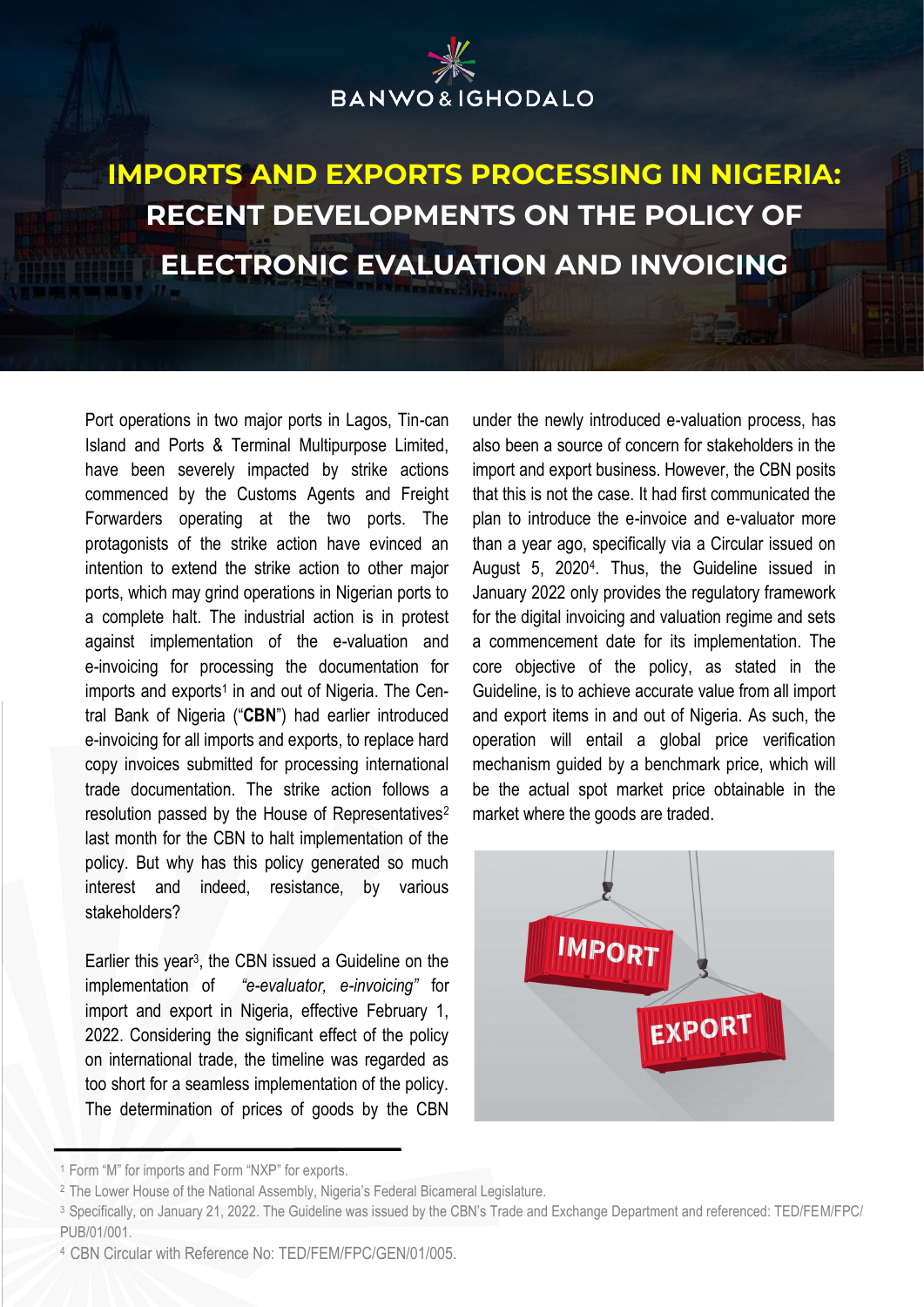Furthermore, the Guideline provides that imports and exports with unit prices higher than 2.5% of the verified global benchmark price, will be queried and the relevant documentation for such transaction will not be approved on the *Nigeria Single Window Portal – Trade Monitoring System* ("**TRMS**"); which is the trade management portal required for all imports and exports in Nigeria. Further, traders will be prohibited from making payments through the commercial banks in Nigeria for transactions which invoices have not been duly authenticated by the authorized dealer banks.



It is therefore unsurprising, that a policy by which CBN can seemingly determine the appropriate pricing for an international trade transaction will generate so much interest. The CBN maintains that such policy will help Nigerian importers who may have been constrained to pay beyond market price for various goods imported into Nigeria. Conversely, the CBN asserts that Nigerian exporters whose goods may have been undervalued by foreign trade partners will now receive adequate compensation for their goods.

The CBN also notes that the implementation of the Policy will help to curb money laundering through fictitious trade transactions which value are typically inconsistent with what is obtainable for comparable transactions.

However, these seemingly laudable objectives have not been enough to sell the policy to the various stakeholders. One of the major complaints against it, is the lack of co-ordination between the CBN and the Nigeria Customs Service (the "**Customs**")<sup>5</sup> . The immediate complaint of the protagonists of the strike action, is that while they have no objections to the digital invoicing regime in principle, the implementation of the policy has resulted in an increase in customs duties on imported cars, without any prior notice to them. This lack of co-ordination with the Customs was also raised at a Stakeholders event organized by the CBN earlier this month<sup>6</sup>. In response to an enquiry at the event regarding whether the Customs will be bound to assess customs duties based on the price benchmark set by the CBN, the CBN stated that the Customs still had the discretion on how to assess and apply customs duties, considering that the Customs deals with verification of the physical goods at the ports, while the CBN only reviews and approves the requisite documentation submitted on the TRMS.

Further, stakeholders have raised issues with how CBN can unilaterally determine what constitutes an appropriate price for goods, when there are various

<sup>5.</sup> The CBN Guideline specifically states that the contents of the e-invoices which are duly authenticated by the authorized dealer banks are merely advisory for the Nigeria Customs Service.

<sup>6.</sup> The Stakeholders Event was held in Abuja, Nigeria, on February 3, 2022 and had various Nigerian traders, international trade managers of commercial banks and officials of the CBN in attendance.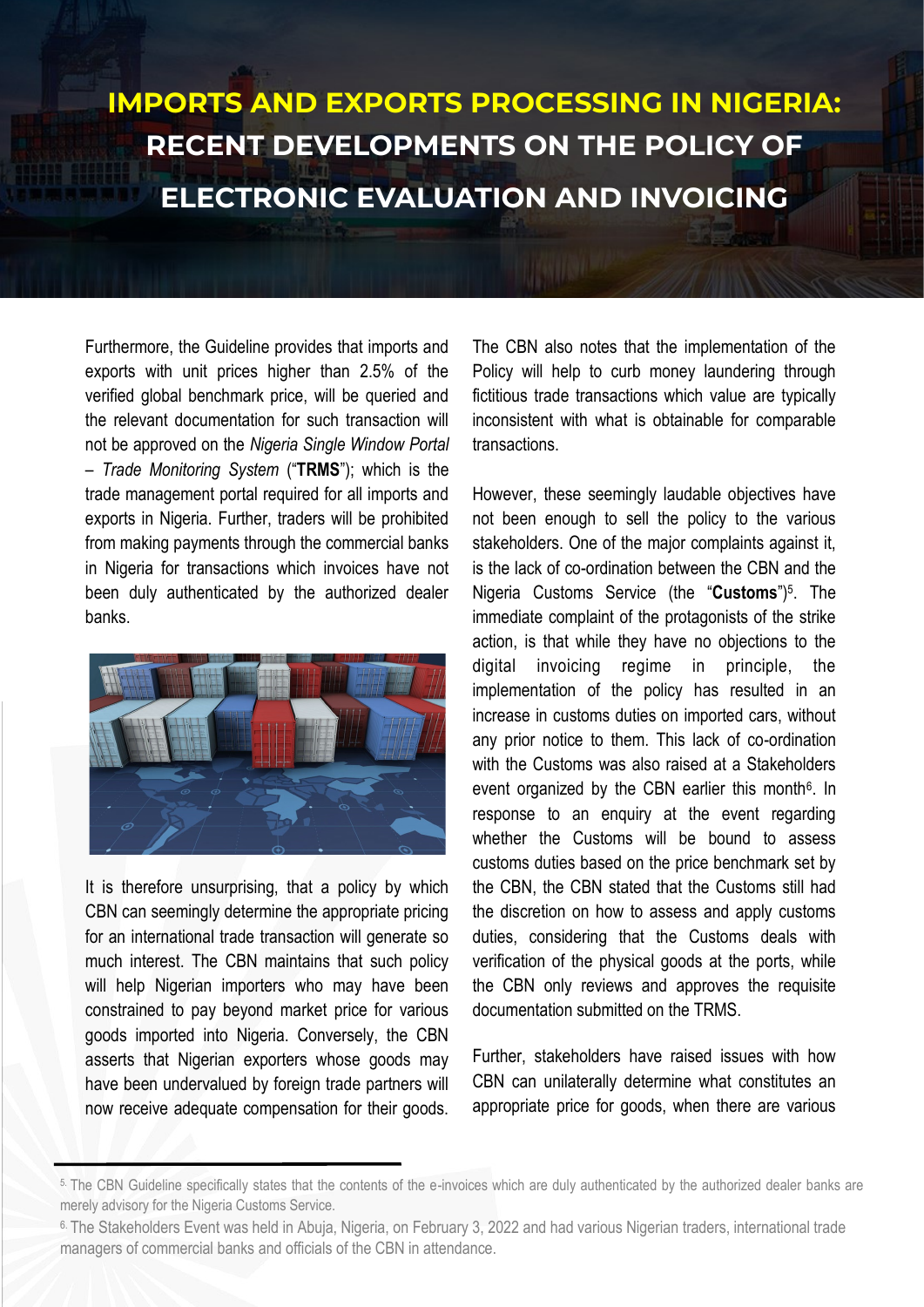factors which result in determining prices such as place of production, quality of raw materials, labour costs and forces of demand and supply. Also, for commodities which prices change on a periodic basis, how reliable will be the data utilized by the CBN, and will this information be updated regularly to accommodate such fluctuating changes? However, the CBN has assured the stakeholders that all the issues and concerns raised will be taken into consideration, as implementation of the policy commences.

Considering that the digital evaluation and invoicing regime only fully commenced about a month ago, the next few months will be very crucial. Indeed, the CBN has been severely criticized for prioritizing the implementation of monetary policies in an attempt to fix the challenges with the foreign exchange deficit in Nigeria. In directing the CBN to halt the implementation of the policy, the House of Representatives opined that this is a major policy change and a haphazard implementation could result in distortions in the Nigerian economy. It will appear that the CBN has a different view on the new regime, as it has continued with its implementation in spite of the various criticisms that have trailed the process.

In our view, digitalization of the invoicing system is not the root cause of the crises. The bone of contention appears to be the new policy of e-valuation of goods, against a global benchmark price applied by the CBN. It will certainly lead to a dispute where e-invoices that are to be transmitted to the TRMS fail authentication and are queried, simply because the CBN evaluates their unit prices as greater than 2.5 percent of the global benchmark prices being utilized by the CBN. Another cause of



the crises is the uncoordinated actions of CBN and the Customs, whereby duties can be raised by the Customs based on what it determines as the appropriate price of goods, notwithstanding the benchmark price approved by the CBN.

The merits of the e-invoicing system should not be allowed to be eroded by the onerous implementation of the accompanying new policy of e-valuation system. Digitalization has been successfully deployed to the Nigeria's international trade arena, resulting in the replacement of the hard copy *Form M and Form NXP* (that were used for processing commercial imports and exports from Nigeria) with electronic versions on the CBN-monitored TRMS.

We also recall that the TRMS was developed few years ago and deployed to facilitate automation of all foreign exchange forms in Nigeria, which include Form 'M' (for Imports); Form 'NXP' (for Commercial Exports); Form 'NCX' (for Non-Commercial Exports); and Form 'A' (for Invisible Trades). In what could be described as a coordinated regulatory action in furtherance of the objectives of the TRMS, the CBN and NAFDAC had in September 2019, jointly implemented the integration of all e-permits/licenses/ notices issued by NAFDAC in respect of NAFDACregulated products, with the CBN's e-Form 'M' on the Nigeria Single Window Trade Portal.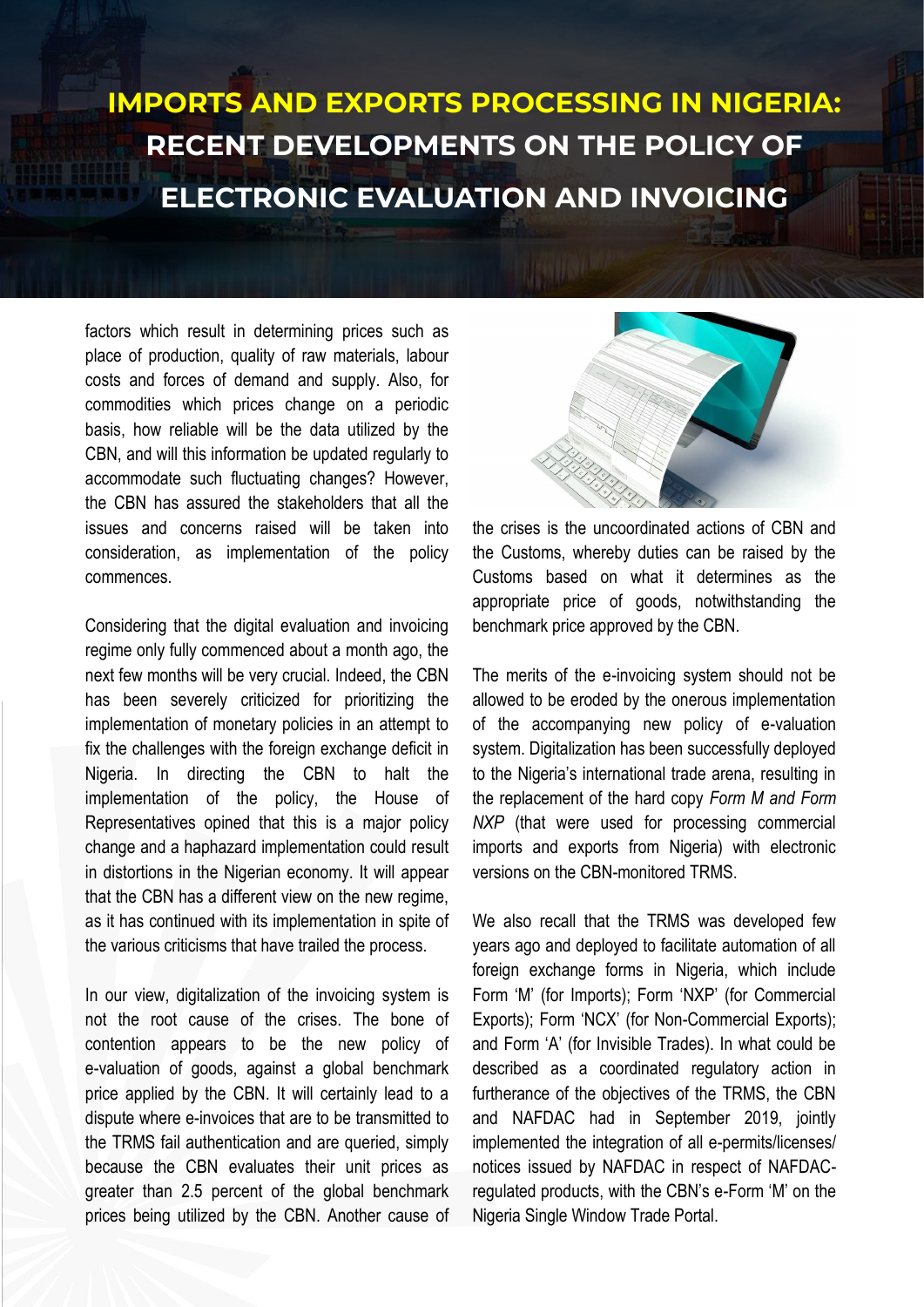We note that, except by way of legislative amendment, it is not certain if a resolution of the National Assembly could effectively halt the performance of a duty carried out in exercise of statutory powers. The CBN is empowered under the *Foreign Exchange (Monitoring & Miscellaneous Provisions) Act of 1995*, to monitor and supervise the foreign exchange market. Pursuant to this powers, it can validly issue guidelines regulating import and export trade transactions in collaboration with relevant governmental entities. Also, the *Revised Foreign Exchange Manual 2018*, issued by the CBN, prescribes the systems for processing the Forms used in imports and exports in Nigeria.

However, in spite of its powers to regulate import and export trade transactions, stakeholders have deemed this policy to be a unilateral determination of prices of goods, notwithstanding that the CBN maintains that same will be based on verified global benchmark prices. Indeed, there are still fears that local factors peculiar to different countries and markets, which ultimately determine the prices of goods, may not be fully taken into account.

Overall, the subsistence of the digital evaluation and invoicing regime may turn on how the CBN is able to navigate the myriad of challenges trailing implementation of the policy. We believe a lasting solution to the crises consists in a better coordination among the relevant agencies involved in international trade transactions in Nigeria, including CBN, the Customs, Authorized Dealer Banks, Shipping Lines & Airlines, and the Nigerian Port Authority, among others. A well-coordinated and broad-based consultation should also be organized with all sector stakeholders, such as the Customs Agents/ Pre-shipment Inspection Agents, Freight Forwarders, CBN-appointed Service Providers, and others. In particular, where the Customs considers an increase in duties on imported goods, it should be clearly communicated to the stakeholders and not hidden under implementation of the e-valuation and e-invoicing policy.

The Grey Matter Concept is an initiative of the law firm, Banwo & Ighodalo.

DISCLAIMER: This article is only intended to provide general information on the subject matter and does not by itself create a client/attorney relationship between readers and our Law Firm or serve as legal advice. We are available to provide specialist legal advice on the readers' specific circumstances when they arise**.** 

*Click [here](https://www.banwo-ighodalo.com/grey-matter/cbn-automates-nigerian-proceeds-form-nxp-commercial-exports) to read our previous article on Automation of "Form NXP" for Commercial Exports from Nigeria.*